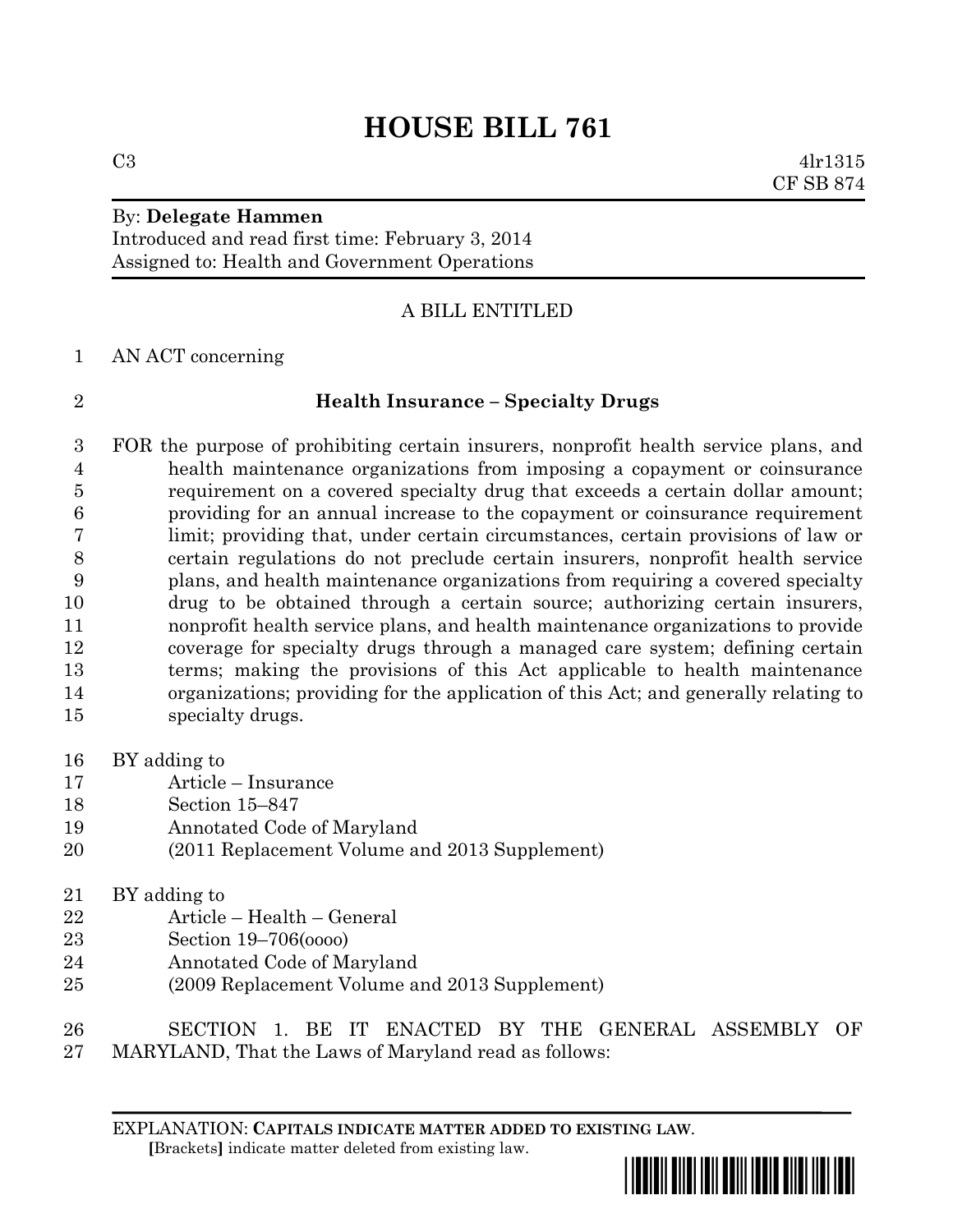|                            | <b>HOUSE BILL 761</b><br>$\overline{2}$                                                                                                                                                                                                                                                                                     |
|----------------------------|-----------------------------------------------------------------------------------------------------------------------------------------------------------------------------------------------------------------------------------------------------------------------------------------------------------------------------|
| $\mathbf{1}$               | <b>Article - Insurance</b>                                                                                                                                                                                                                                                                                                  |
| $\overline{2}$             | $15 - 847.$                                                                                                                                                                                                                                                                                                                 |
| 3<br>4                     | IN THIS SECTION THE FOLLOWING WORDS HAVE<br>(A)<br>(1)<br>THE<br>MEANINGS INDICATED.                                                                                                                                                                                                                                        |
| $\overline{5}$<br>6        | "COMPLEX OR CHRONIC MEDICAL CONDITION" MEANS<br>(2)<br>(I)<br>A PHYSICAL, BEHAVIORAL, OR DEVELOPMENTAL CONDITION THAT:                                                                                                                                                                                                      |
| 7                          | 1.<br>MAY HAVE NO KNOWN CURE;                                                                                                                                                                                                                                                                                               |
| 8                          | 2.<br>IS PROGRESSIVE; OR                                                                                                                                                                                                                                                                                                    |
| 9<br>10                    | 3.<br>CAN<br>BE<br>DEBILITATING OR FATAL IF<br><b>LEFT</b><br>UNTREATED OR UNDERTREATED.                                                                                                                                                                                                                                    |
| 11<br>12                   | "COMPLEX OR<br>CHRONIC MEDICAL<br>(II)<br><b>CONDITION</b> "<br><b>INCLUDES:</b>                                                                                                                                                                                                                                            |
| 13                         | 1.<br>MULTIPLE SCLEROSIS;                                                                                                                                                                                                                                                                                                   |
| 14                         | 2.<br><b>HEPATITIS C; AND</b>                                                                                                                                                                                                                                                                                               |
| 15                         | 3.<br>RHEUMATOID ARTHRITIS.                                                                                                                                                                                                                                                                                                 |
| 16<br>17<br>18<br>19<br>20 | (3)<br>"MANAGED CARE SYSTEM" MEANS A SYSTEM OF COST<br>CONTAINMENT METHODS THAT AN INSURER, A NONPROFIT HEALTH SERVICE<br>PLAN, OR A HEALTH MAINTENANCE ORGANIZATION USES TO REVIEW AND<br>PREAUTHORIZE DRUGS PRESCRIBED BY A HEALTH CARE PROVIDER FOR A<br>COVERED INDIVIDUAL TO CONTROL UTILIZATION, QUALITY, AND CLAIMS. |
| 21<br>$22\,$               | "RARE MEDICAL CONDITION" MEANS A DISEASE OR<br>(4)<br>(I)<br><b>CONDITION THAT AFFECTS FEWER THAN:</b>                                                                                                                                                                                                                      |
| 23                         | 200,000 INDIVIDUALS IN THE UNITED STATES; OR<br>1.                                                                                                                                                                                                                                                                          |
| 24<br>25                   | 2.<br>APPROXIMATELY 1 IN 1,500<br><b>INDIVIDUALS</b><br>WORLDWIDE.                                                                                                                                                                                                                                                          |
| 26                         | "RARE MEDICAL CONDITION" INCLUDES:<br>(II)                                                                                                                                                                                                                                                                                  |
| $27\,$                     | 1.<br><b>CYSTIC FIBROSIS;</b>                                                                                                                                                                                                                                                                                               |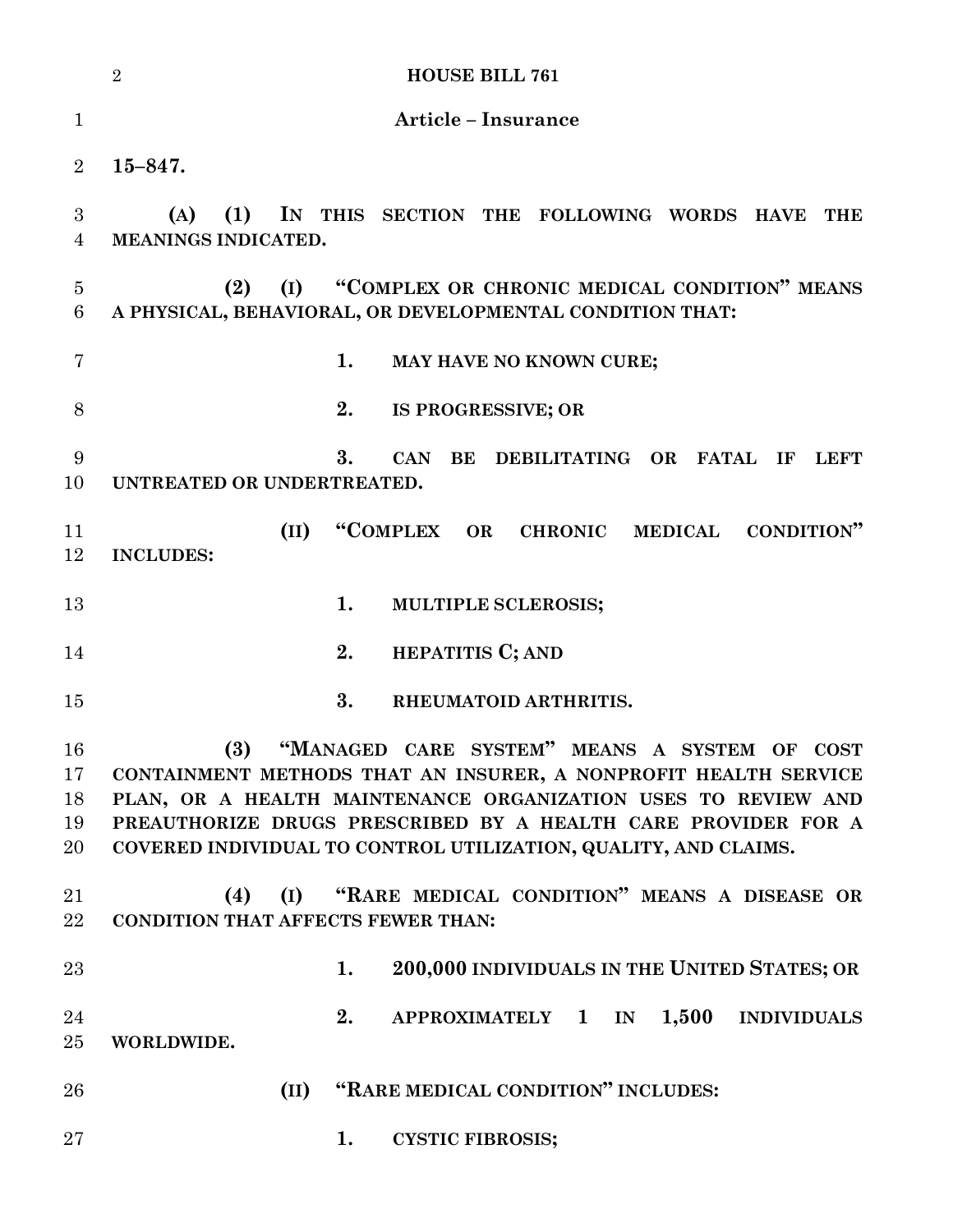#### **HOUSE BILL 761** 3

 **2. HEMOPHILIA; AND 3. MULTIPLE MYELOMA. (5) "SPECIALTY DRUG" MEANS A PRESCRIPTION DRUG THAT: (I) IS PRESCRIBED FOR AN INDIVIDUAL WITH A COMPLEX OR CHRONIC MEDICAL CONDITION OR A RARE MEDICAL CONDITION; (II) COSTS \$600 OR MORE FOR UP TO A 30–DAY SUPPLY; (III) IS NOT TYPICALLY STOCKED AT RETAIL PHARMACIES; AND (IV) 1. REQUIRES A DIFFICULT OR UNUSUAL PROCESS OF DELIVERY TO THE PATIENT IN THE PREPARATION, HANDLING, STORAGE, INVENTORY, OR DISTRIBUTION OF THE DRUG; OR 2. REQUIRES ENHANCED PATIENT EDUCATION, MANAGEMENT, OR SUPPORT, BEYOND THOSE REQUIRED FOR TRADITIONAL DISPENSING, BEFORE OR AFTER ADMINISTRATION OF THE DRUG. (B) THIS SECTION APPLIES TO: (1) INSURERS AND NONPROFIT HEALTH SERVICE PLANS THAT PROVIDE COVERAGE FOR PRESCRIPTION DRUGS UNDER HEALTH INSURANCE POLICIES OR CONTRACTS THAT ARE ISSUED OR DELIVERED IN THE STATE; AND (2) HEALTH MAINTENANCE ORGANIZATIONS THAT PROVIDE COVERAGE FOR PRESCRIPTION DRUGS UNDER CONTRACTS THAT ARE ISSUED OR DELIVERED IN THE STATE. (C) (1) SUBJECT TO PARAGRAPH (2) OF THIS SUBSECTION, AN ENTITY SUBJECT TO THIS SECTION MAY NOT IMPOSE A COPAYMENT OR COINSURANCE REQUIREMENT ON A COVERED SPECIALTY DRUG THAT EXCEEDS \$150 FOR UP TO A 30–DAY SUPPLY OF THE SPECIALTY DRUG. (2) ON JULY 1 OF EACH YEAR, THE LIMIT ON THE COPAYMENT OR COINSURANCE REQUIREMENT ON A COVERED SPECIALTY DRUG SHALL INCREASE BY A PERCENTAGE EQUAL TO THE PERCENTAGE CHANGE FROM THE PRECEDING YEAR IN THE MEDICAL CARE COMPONENT OF THE MARCH CONSUMER PRICE INDEX FOR ALL URBAN CONSUMERS,**